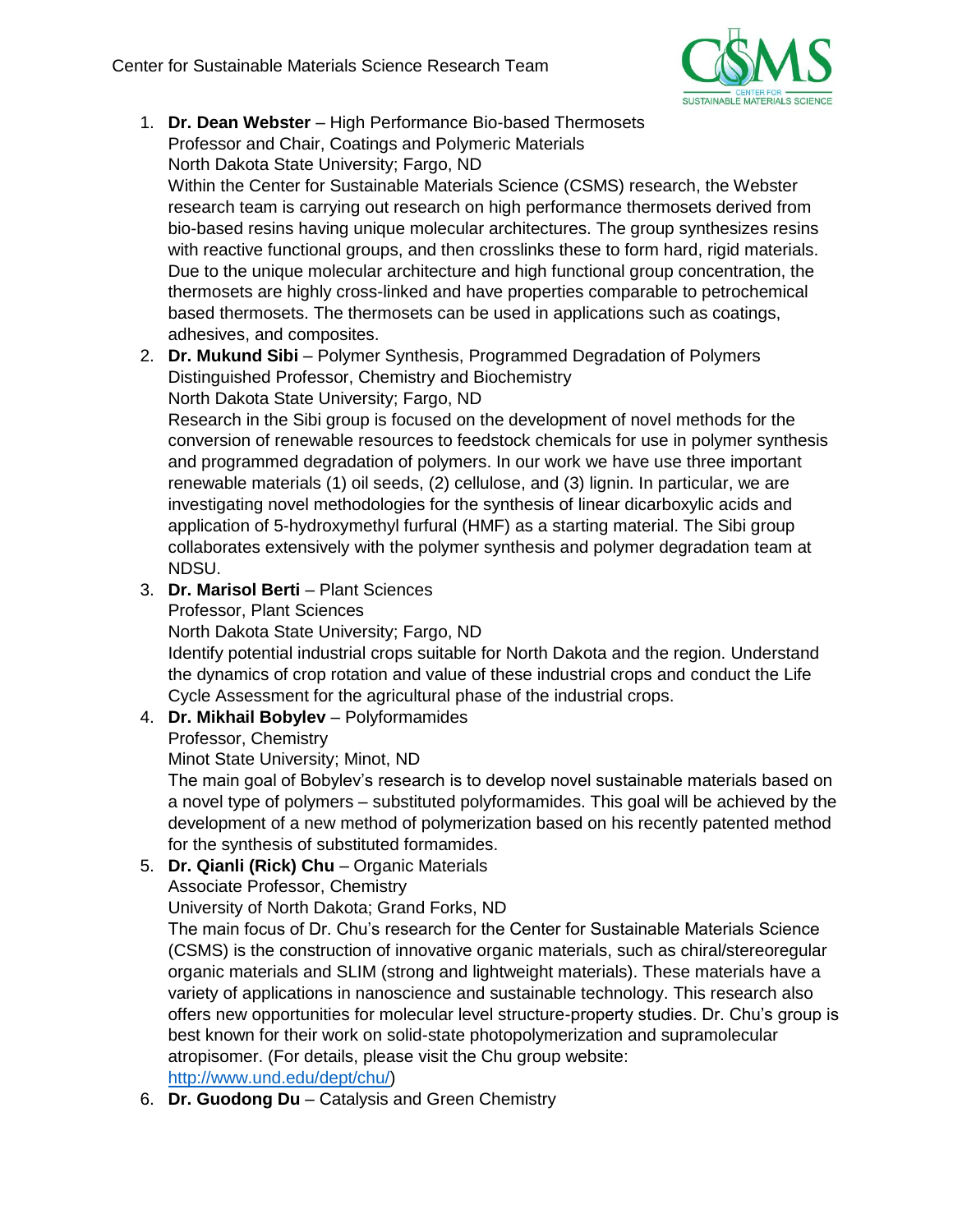

Associate Professor, Chemistry

University of North Dakota; Grand Forks, ND

Dr. Du's research for the Center for Sustainable Materials Science (CSMS) centers on catalysis and green chemistry. Currently, one of the main focuses is the development of efficient and selective catalytic systems for the synthesis of biodegradable polymers such as polycarbonates, polylactides, and polyesters, from renewable resources such as carbon dioxide and biomass.

7. **Dr. Khwaja Hossain** – Industrial uses of wheat bran Professor, Biology

Mayville State University; Mayville, ND

Dr. Hossain is a Bangladesh native who came to NDSU in 2000 to work on Wheat Genomics and is now a Professor of Biology at Mayville State University. He has been involved in various aspects of genetics and genomics research in uptake and translocation health related micronutrients in crop pants with continuous funding support from ND-INBRE. Dr. Hossain's focus with the Center for Sustainable Materials Science (CSMS) is utilizing wheat bran as filler in synthesizing industrial products. Eleven percent of wheat grain is bran, 90% of the bran is disposed of as waste which poses an environmental threat. Successful completion of Dr. Hossain's research work will help find alternative uses of wheat, increasing wheat growers' profit as well as reducing environmental pollution.

8. **Dr. Alena Kubatova** – Comprehensive chemical characterization of lignin degradation products

Professor, Analytical Chemistry

University of North Dakota; Grand Forks, ND

Within the Center for Sustainable Materials Science (CSMS) research, the Kubatova's research team will focus on development of new analytical methods for products from valorization of lignins. In our study, we pursue a comprehensive characterization starting with the initial feedstock, serving as a reference point, followed by that of its breakdown products. The analytical strategies include: 1) mass balance closure using a newly developed thermal carbon analysis (TCA) protocol, 2) MW determination using gel permeation chromatography with mass spectrometry (GPC-MS) and 3) evaluation of main structural features through phosphitylation followed by nuclear magnetic resonance (31P NMR) spectroscopy.

## 9. **Dr. Mafany Ndiva Mongoh** – Biodegradable Polymers

Ag/Science Faculty

Sitting Bull College; Fort Yates, ND

Dr. Mongoh's research interests focus on the impact of microorganisms in the environment, with an emphasis on the ecological roles microbial communities play in habitat interactions and processes. As a member of the Center for Sustainable Materials Science (CSMS) research group, he studies the natural fate of materials at the end of the sustainability cycle. He is conducting research on the ability of novel polymers to biodegrade so that these polymers meet the requirements of truly sustainable materials. His contribution to the CSMS research group will be demonstrating and harnessing the natural potential of microbes to degrade, transform and safely remove these polymers from the waste stream.

10. **Dr. Alexander Parent** – Sustainable Polymer Building Blocks Assistant Professor, Chemistry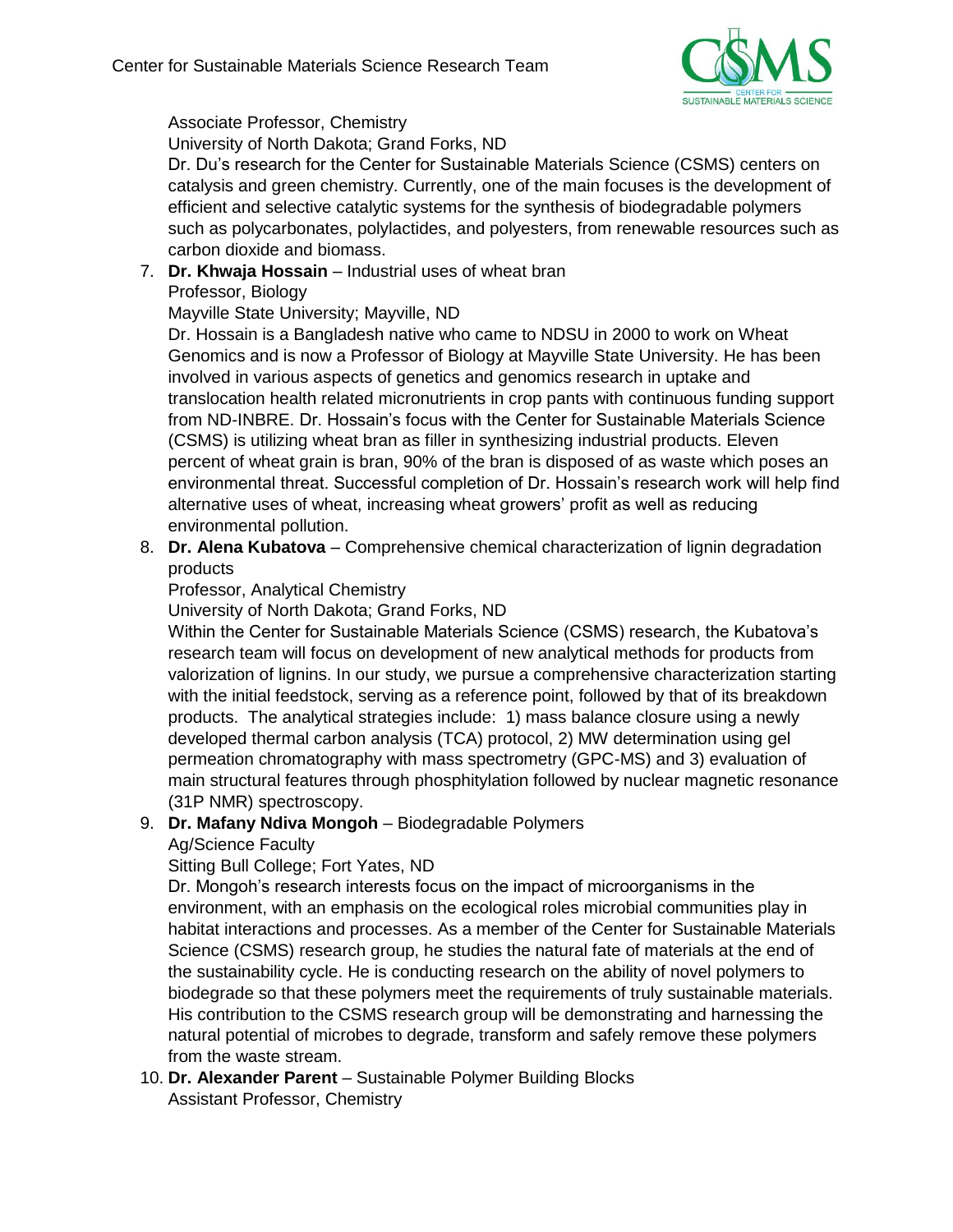

North Dakota State University; Fargo, ND

In the Center for Sustainable Materials Science (CSMS), Parent's group is researching green and sustainable routes to polymer building blocks. Areas of particular focus are the development of catalyst systems using earth abundant metals and chemical processes using benign solvents and reagents, such as water and air. By improving the methods used for generating polymer building blocks the polymers themselves can be made more cheaply and sustainably.

11. **Dr. Michael Parker** – 3D Printing Michael Parker Instructor, Pre-Engineering/Math Cankdeska Cikana Community College, Fort Tottel, ND

Focus: 3D printing

- 12. **Dr. Ghasideh Pourhashem** Life Cycle Assessment Assistant Professor, Coatings and Polymeric Materials North Dakota State University; Fargo, ND Provides expertise in Life Cycle Assessment
- 13. **Dr. Mohiuddin Quadir** Value-added biomedical polymers and materials from renewable sources

Assistant Professor, Coatings and Polymeric Materials North Dakota State University; Fargo, ND

Mohiuddin Quadir's research group aims at designing value-added biomedical polymers and materials from renewable sources. The cohort of macromolecules and assemblies synthesized from Quadir's laboratory includes nanotechnology-powered delivery platforms, bioactive hydrogels and synthetic implants. In parallel to the mission statement of the Center for Sustainable Materials Science, we will be using building blocks derived from biomass to generate sustainable analogues comparable in efficacy to current state-of-the-art pharmaceutical polymers and devices.

14. **Dr. Bakhtiyor Rasulev** – Computational Chemistry and Cheminformatics in Research and Design of Polymeric Materials

Assistant Professor, Coatings and Polymeric Materials

North Dakota State University; Fargo, ND

Within the Center for Sustainable Materials Science (CSMS) research, the research in the Rasulev group is focused on development of predictive models to design novel biobased polymeric materials and to predict various properties, including degradation rate, solubility, toxicity, etc. The group applies computational chemistry and cheminformatics methods for modeling, data analysis and development of predictive structure-property relationship models to find structural factors responsible for activity of investigated polymeric materials. The group is planning to develop a materials database, which will be useful in designing new polymeric materials and nanomaterials, as well as assist in prediction of various properties, including degradation pathways for life cycle assessment.

15. **Dr. Chad Ulven** – Biocomposites

Professor, Mechanical Engineering

North Dakota State University; Fargo, ND

The biocomposite group within the Mechanical Engineering Department at North Dakota State University (NDSU) has been involved in multiple research projects within the Center for Sustainable Materials Science (CSMS). This research group led by Dr. Chad